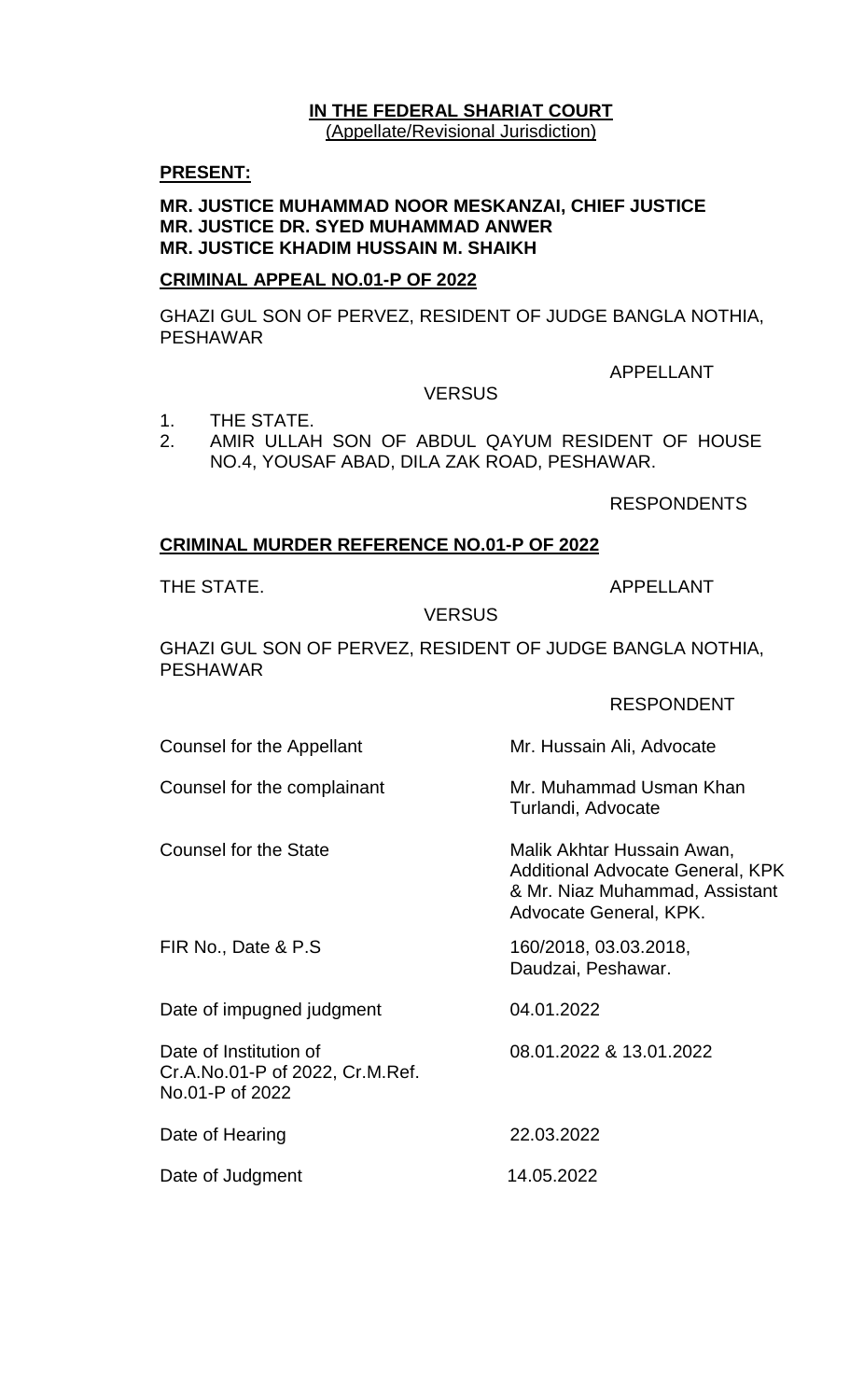#### -2- **J U D G M E N T**

**KHADIM HUSSAIN M. SHAIKH –J.** Appellant Ghazi Gul has called in question judgment dated 04.01.2022, passed by the learned Additional Sessions Judge/SC, Model Criminal Trial Court Peshawar in Sessions Case No.01/MC-HC of 2021 re-The State Vs. Ghazi Gul, emanating from Crime No.160 of 2018 registered at Police Station Daudzai District Peshawar, for Offences under Section 17(4) of The Offences Against Property (Enforcement of Hudood) Ordinance, 1979, **("The Ordinance"),** Section 412 of The Pakistan Penal Code, 1860 (XLV of 1860) **("The Penal Code")** and Section 15-AA whereby the appellant has been convicted for offences under Section 302 (b) of The Penal Code and sentenced him to death penalty on account of murder of Nizam Ullah with fine of Rs.500,000/- (five lacs), which was ordered to be paid to the legal heirs of the deceased as compensation and in default whereof the appellant is to further undergo six months simple imprisonment; the appellant has also been convicted for offence under Section 392 of The Penal Code on account of the robbery and sentenced to suffer rigorous imprisonment for 10 years as Tazir, extending him benefit of Section 382-B of The Code of Criminal Procedure, (Act V of 1898) **("The Code")**, while the charge for offence under Section 412 of The Penal Code against the appellant was dropped.

2. Briefly, the facts of the prosecution case are that on 03.03.2018, complainant Sub-inspector Tehseen Ullah of police station Daudzai during gasht in the locality receiving information regarding dead body of a person, rushed to the pointed place situated at Charsadda near Tariq Flour Mill and reached there at 0730 hours, where he found a dead body of an unidentified male aged about 30/31 years, murdered by some unknown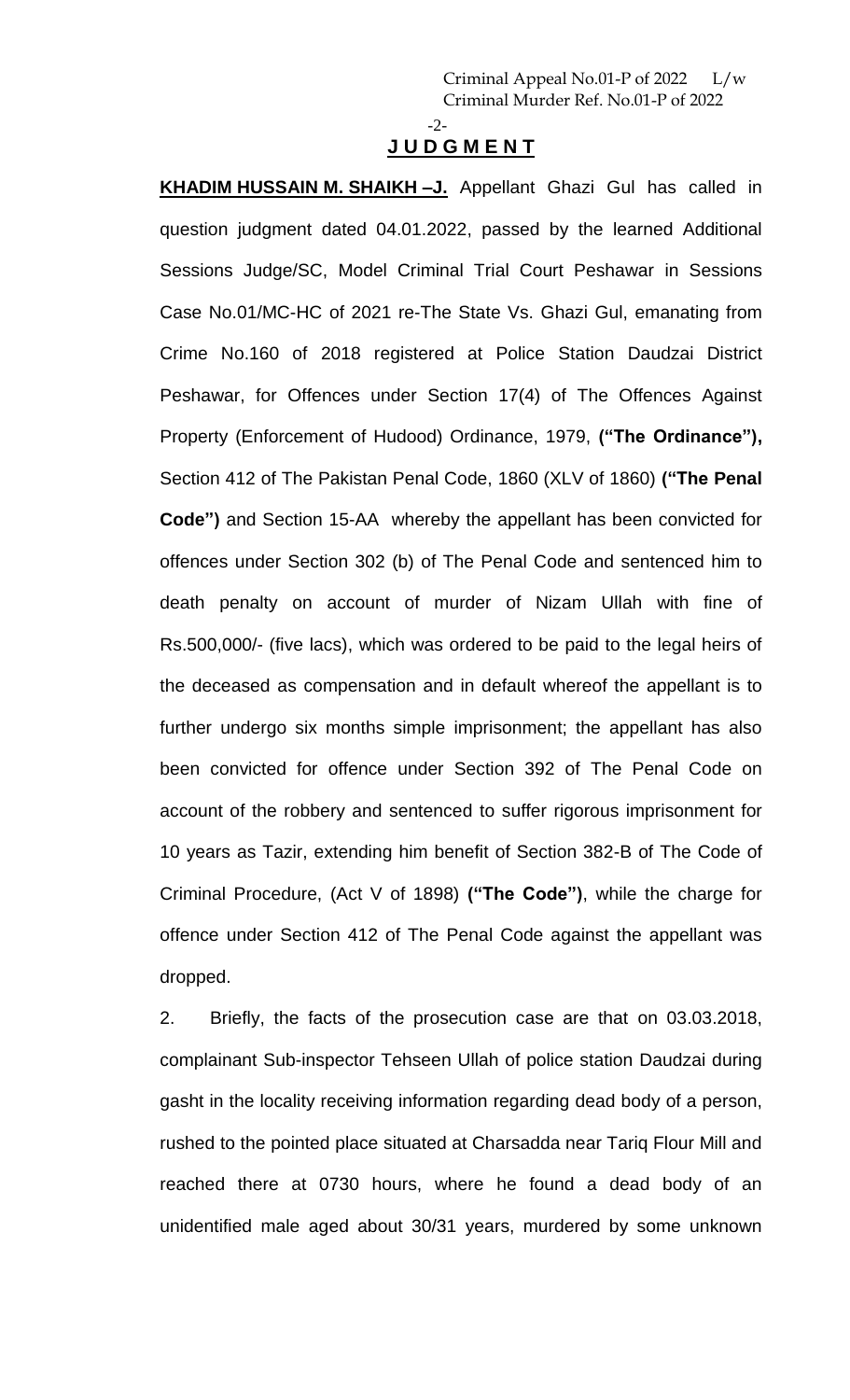-3 assailant(s) with firearm. The dead body was surrounded by the people of the locality, but none among them could identify him (the deceased); the deceased wore dark green clothes and white vest, but with no identifiable data; after preparation of inquest report and injury sheet, the dead body was dispatched to Khyber Medical College hospital under the escort of constable 276 Jahangir for postmortem while a mursaila was prepared and sent to police station Daudzai where it was incorporated in book under Section 154 of The Code; despite efforts of the local police through various channels the dead body of the deceased could not be identified, therefore, on 06.03.2018 it was handed over to Town-II Municipal authority, who buried it in Rahman Baba Graveyard as *amanat* until the legal heirs of the deceased were found. On 22.03.2018 the identity of the deceased was allegedly established for the first time as Nizam Ullah alias Lali son of Abdul Qayyum resident of Yousaf Abad District Council Colony, through his two brothers; on 26.03.2018, PW.11 Amir Ullah, claiming himself to be the brother of the deceased, appeared before the Investigating officer and recorded his statement under Section 161 of The Code informing him that his deceased's brother owned a rickshaw, which is also not traceable and thus he suspected the murder of his brother for that rickshaw; on the following day i.e. on 27.03.2018 he recorded his statement under Section 164 of The Code before the Judicial Magistrate-IX Peshawar having also produced documents of rickshaw and recorded his statement under Section 161 of The Code; on 27.03.2018 PW Ihsan Ullah first time claiming himself to be the solitary eye witness of the occurrence of the alleged murder of Nizam Ullah, appeared before the investigating officer and recorded his statement under Section 161 of The Code and then he recorded his statement under Section 164 of The Code before the learned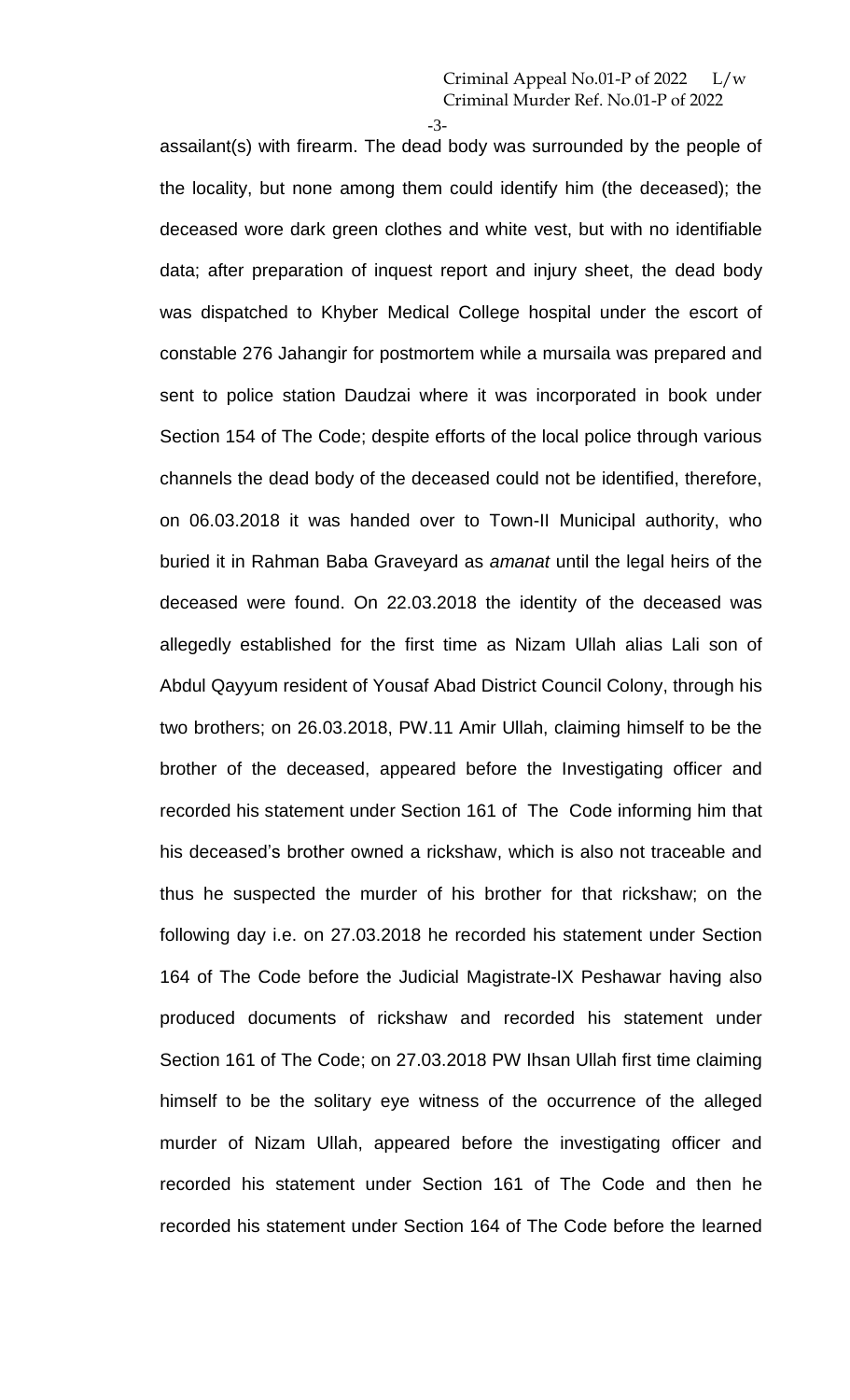-4-

Judicial Magistrate-IX Peshawar on 28.03.2018 i.e. after more than 25 days of the incident, charging the appellant Ghazi Gul for robbery of rickshaw with murder of deceased Nizam Ullah. The appellant was arrested on 28.03.2018 and then after usual investigation he was sent up with the challan to face his trial. On completing all the formalities, a formal charge was framed against the appellant, who pleaded not guilty and claimed his trial.

3. In order to prove its case, the prosecution examined in all 11 PWs namely Dr. Farman Ullah MO KMC as PW.1; Sub Inspector Syed Sardar Ali Shah as PW.2, constable No.276 Jahangir as PW.3, constable 217 Maqsood Ali as PW.4, ASI Gulzair Khan as PW.5, Ihsan Ullah as PW.6, Investigating Officer Sub-Inspector Muhammad Jan as PW.7, constable No.16 Faiq Zaman as PW.8, ASI Ihsan Shah as PW.9, Sub-inspector Tehseen as PW.10 and Amir Ullah as PW.11 and produced all the necessary documents including inquest report, postmortem report, memos of recovery, securing clothes of the deceased, arrest card and paper relating to the subject rickshaw etc and then closed its side. Whereafter the statement of the appellant under Section 342 of The Code was recorded, wherein he denying the prosecution allegations and recovery of alleged crime weapon, professed his innocence and further stated therein that he purchased the subject rickshaw from PW.6 Ihsan Ullah some 20/25 days before the occurrence at the cost of Rs.120,000/- out of which he paid Rs.50,000/- to him, while an amount of Rs.20,000/- was payable after one month and the remaining amount of Rs.50,000/- after three months; on 23<sup>rd</sup> day of the transaction, PW.6 Ihsan Ullah demanded Rs.20,000/- to which the appellant disagreed, which gave rise to the dispute between the appellant and PW.6 Ihsan Ullah, who in order to grab his money has falsely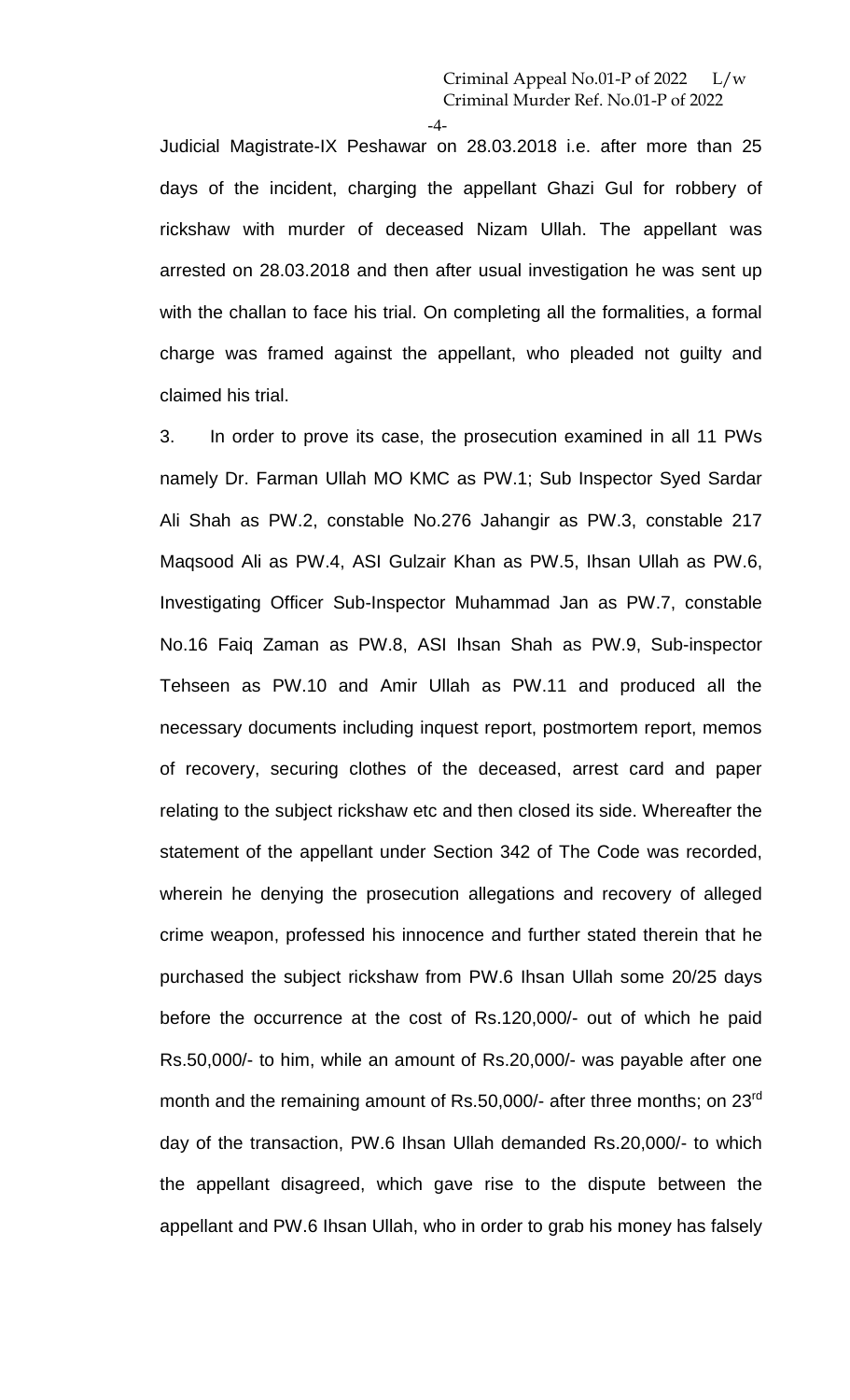-5-

implicated him in this case. The appellant examined himself on oath under Section 340(2) of The Code, but he did not examine any person as his defence witness. At the conclusion of the trial and after hearing the parties' counsel, the learned trial Court has convicted and sentenced the appellant vide impugned judgment dated 04.01.2022 as discussed in paragraph-I *supra*.

4. Earlier the learned trial Court vide judgment dated 11.07.2020, convicted the appellant under Section 302(c) read with Section 392 of The Penal Code and sentenced him to suffer simple imprisonment for 25 years (twenty five years) as Tazir with fine of Rs.200,000/- (two lac) on account of murder of the deceased and to further suffer rigorous imprisonment for 10 years (ten years) as Tazir with fine of Rs.50,000/- (fifty thousand) on account of committing robbery, the amount of fine was payable to the LRs of the deceased as compensation under Section 544 of The Code. All the sentences were ordered to run concurrently with benefit of Section 382-B of The Code. Both the parties feeling aggrieved by the judgment dated 11.07.2020 filed appeal and revision petition. The appellant filed appeal against his conviction and sentences while the respondent filed revision petition being dissatisfied with the quantum of sentence and sought enhancement of the sentence. After hearing the parties, both the matters were disposed of by a common judgment dated 29.03.2021, whereby the case was remanded to the learned trial Court for re-writing of the judgment. The operative portion of the said judgment dated 29.03.2021 is reproduced here for the sake of convenience:-

> "*It can safely be concluded that the judgment passed by the trial Court suffers from incurable defect as contemplated by the provision of Section 367 Cr.P.C. Therefore, it is a fit case for remand to the trial Court for rewriting of judgment. Hence, we accept the appeal, set aside the conviction recorded vide judgment dated 11.07.2020 passed by the*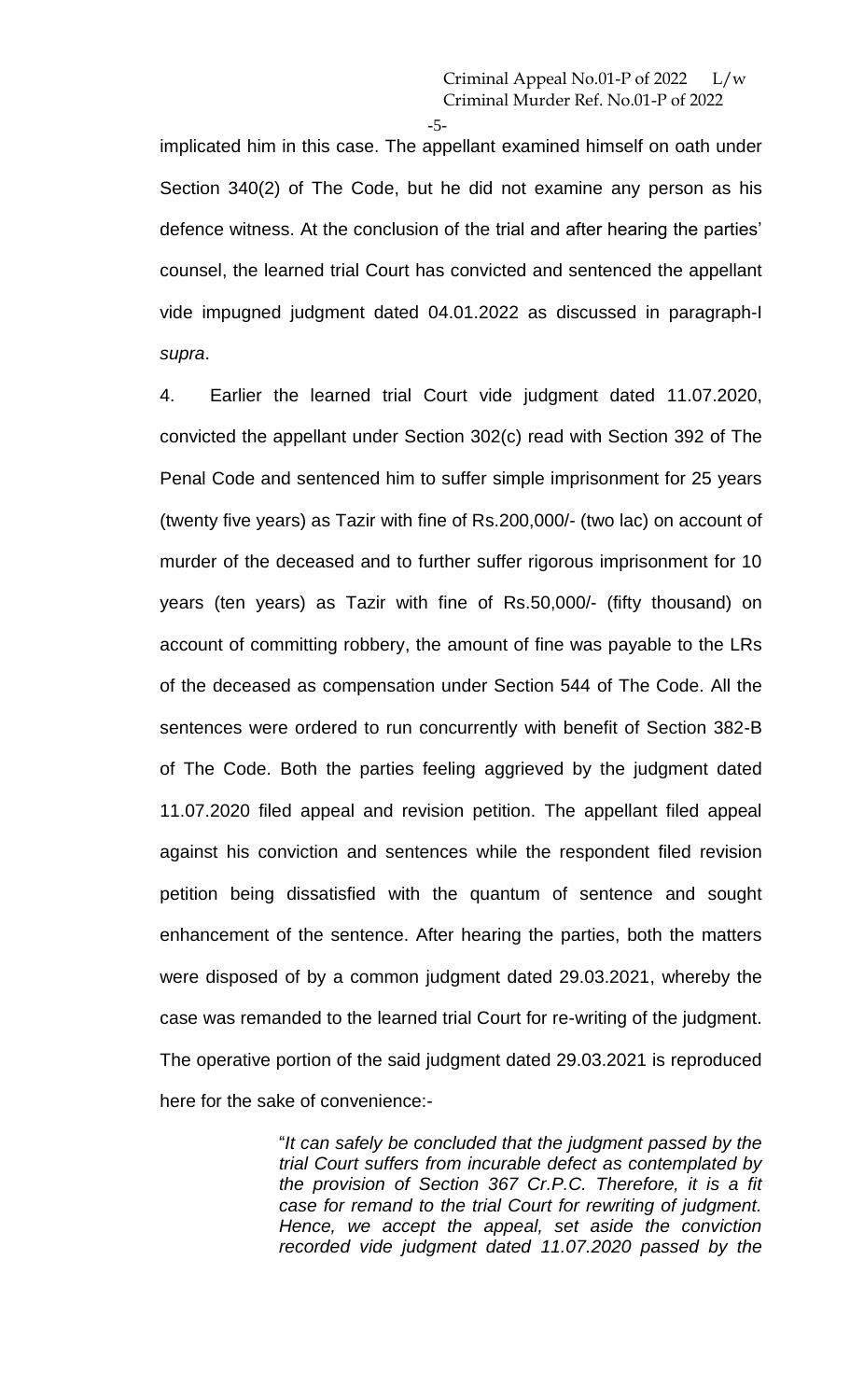-6-

*learned Additional Sessions Judge-IX, Peshawar and remand the case to the trial Court for rewriting of judgment. Since the impugned judgment has been set aside, therefore, the Revision petition No.2/P of 2020 filed by the complainant has become infructuous. The trial Court shall adhere to the mandatory provisions of Section 367 Cr.P.C. and conclude the proceedings, preferably within two months after the receipt of copy of this judgment. Needless to observe that fair opportunity of addressing arguments shall be awarded to all parties."*

5. The learned trial Court instead of passing the judgment, in terms of remand order dated 29.03.2021 discussed supra, had passed an order dated 18.05.2021 for de-novo trial, which was called in question in Criminal Revision No.02-P of 2020 filed by respondent Amir Ullah before this Court. After hearing the parties' counsel the aforesaid Criminal Revision Petition was accepted, setting aside the order dated 13.04.2021 and the subsequent proceedings including the impugned order dated 18.05.2021 vide judgment dated 11.10.2021 with the directions to the Court seized with the matter to decide the case within one month after the receipt of that judgment by strictly adhering to and complying with the remand order dated 29.03.2021. The penultimate paragraphs of the said judgment for the sake of convenience are reproduced here:-

> *10. Looking with this perspective, legal impact and effect, we do not find any such illegality, impropriety, imperfection, vagueness or defect that may cause prejudice to the accused. Therefore, we are inclined to accept this revision petition, set aside the Order dated 13.04.2021 and the subsequent proceedings including the impugned Order dated 18.05.2021.*

> *11. Since the learned Presiding Officer Mr. Muhammad Tahir Aurangzeb, Additional District and Sessions Judge-IX, Peshawar has made up his mind prior to hearing the parties, so in the larger interest of justice, we direct the learned District & Sessions Judge, Peshawar to hear the matter himself or transfer it to any other Additional District & Sessions Judge within his territorial jurisdiction to decide the case. The Court seized with the matter shall decide the case within one month after the receipt of this judgment by strictly adhering to and complying with the remand Order dated 29.03.2021 referred to at Page 3 Paragraph 5 of this judgment. Needless to observe*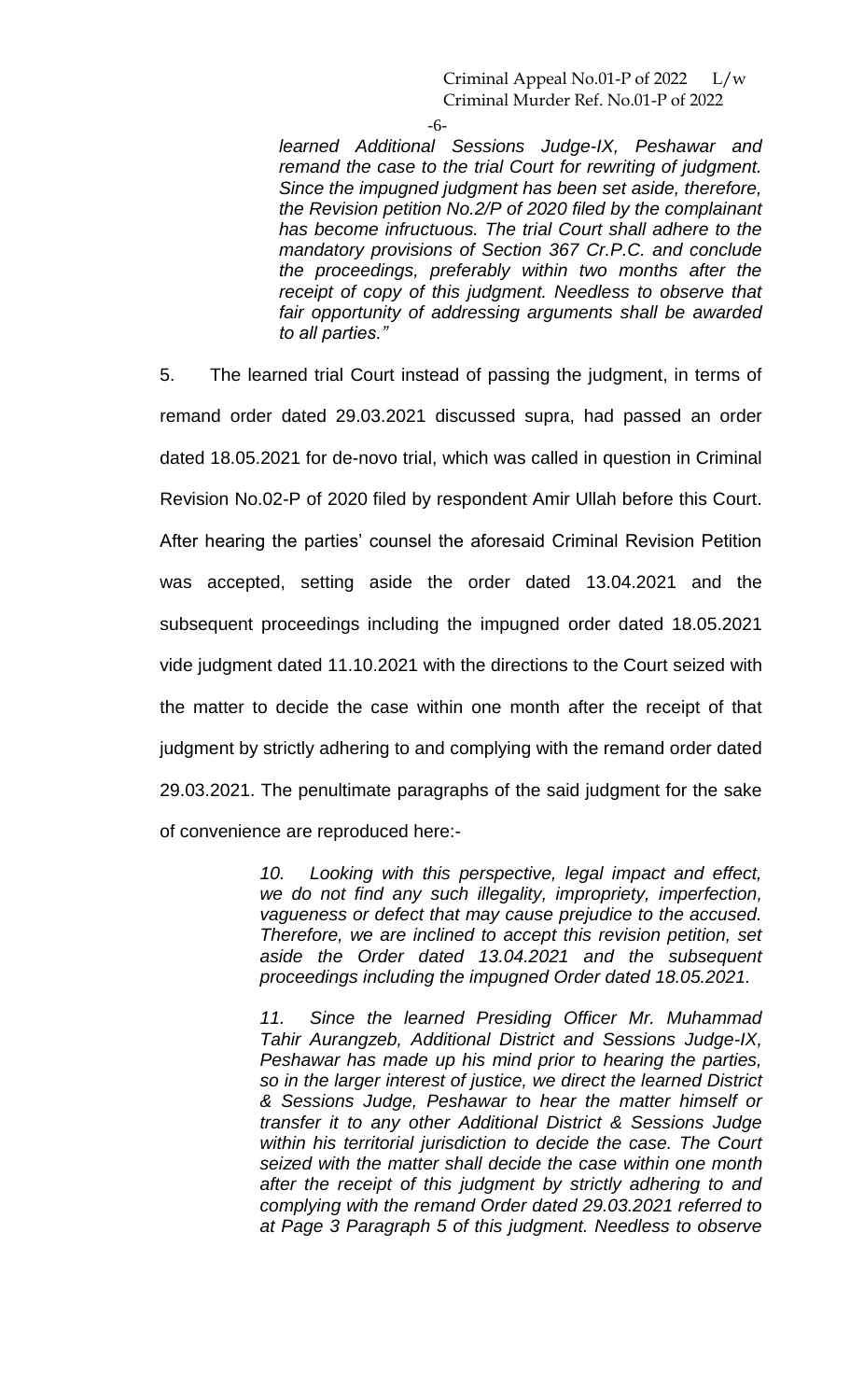-7-

*that the trial Court shall not be prejudiced by any observation made in this judgment.* 

Thereafter, the learned trial Court has passed the impugned judgment dated 04.01.2022, convicting and sentencing the appellant as discussed in paragraph-I *supra.* Having felt aggrieved by the impugned judgment dated 04.01.2022, the appellant has preferred the captioned Criminal Appeal, while the learned trial Court has made the captioned Murder Reference for confirmation of the death penalty of appellant.

6. The learned Counsel for the appellant, who also represents him in Murder Reference, has mainly contended that the name of the appellant is not mentioned in the FIR; that the subject occurrence is in an un-witnessed one and it was after more than 25 days, PW Ihsan Ullah nominated the appellant as an accused in his statements under Section 161 and 164 of The Code recorded before the police and Judicial Magistrate-IX Peshawar respectively and there is no plausible explanation for such a long delay in recording his statements, which per learned counsel, is fatal to the prosecution case; that the empty shell secured from the place of incident was sent alongwith 30 bore pistol allegedly secured from the appellant after his arrest, per learned counsel the report of FSL thereof has no evidentiary value, that there are material contradictions in the evidence led by the prosecution; that the appellant is innocent and he has been falsely implicated in this case by PW Ihsan Ullah due to his dispute with the appellant over the sale transaction in respect of the subject rickshaw with him; and, that the prosecution has failed to prove its case against the appellant beyond reasonable doubt. Learned counsel for the appellant placing his reliance on the cases of **HASHIM VERSUS THE STATE (2019 YLR 552), ABDUL RASHEED VERSUS FARHAN ALI AND 6 OTHERS (2019 YLR 593), ALLAH RAKHA VERSUS THE STATE AND ANOTHER**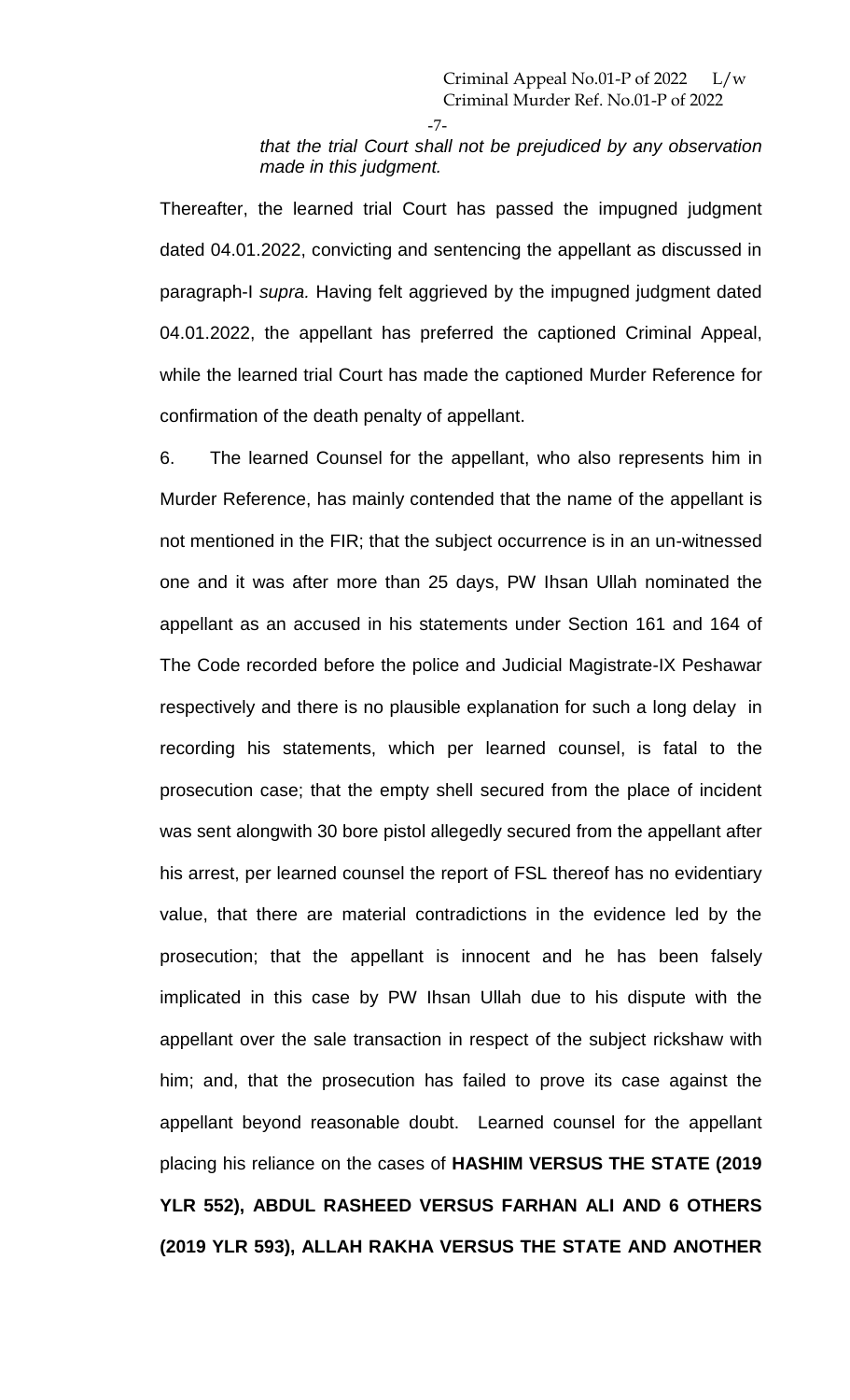-8-

**(2020 PCR.LJ 524), MUHAMMAD IMRAN VERSUS THE STATE AND OTHERS (2019 YLR 565), SARFRAZ KHAN VERSUS THE STATE AND 2 OTHERS (1996 SCMR 188), MUHAMMAD ASIF VERSUS THE STATE (2017 SCMR 486), MUHAMMAD SHAFT VERSUS THE STATE (1993 PCR.LJ 142), NAZAKAT ALI VERSUS THE STATE (2019 PCR.LJ 107), GHULAM SHABBIR AND 2 OTHERS VERSUS THE STATE (2018 PCR.LJ 570) AND AMIN ALI AND ANOTHER VERSUS THE STATE (2011 SCMR 323)** has prayed that the Criminal Appeal may be allowed, the impugned judgment may be set-aside, and the appellant may be acquitted of the charge.

7. Learned counsel for PW.11 Amir Ullah, who claimed himself to be the brother of the deceased Nizam Ullah has mainly contended that the prosecution by examining 11 witnesses and producing all the necessary documents including post-mortem report, memos of place of vardhat, recovery of empty shell, blood stained material, recovery of robbed rickshaw; recovery of crime weapon, danistnama, blood stained clothes of the deceased and Forensic Expert Reports etc, has proved its case against the appellant beyond a reasonable doubt; and, that the learned trial Court has rightly convicted and sentenced the appellant. The learned Additional Advocate General, KPK supporting the impugned conviction judgment and arguments of the learned counsel for the complainant, prays for dismissal of the captioned Criminal Appeal.

8. We have considered the submissions of learned counsel for the parties and have gone through the evidence brought on the record with their assistance.

9. From a perusal of the record, it would be seen that the name of the appellant does not find place in the FIR and even the name of deceased is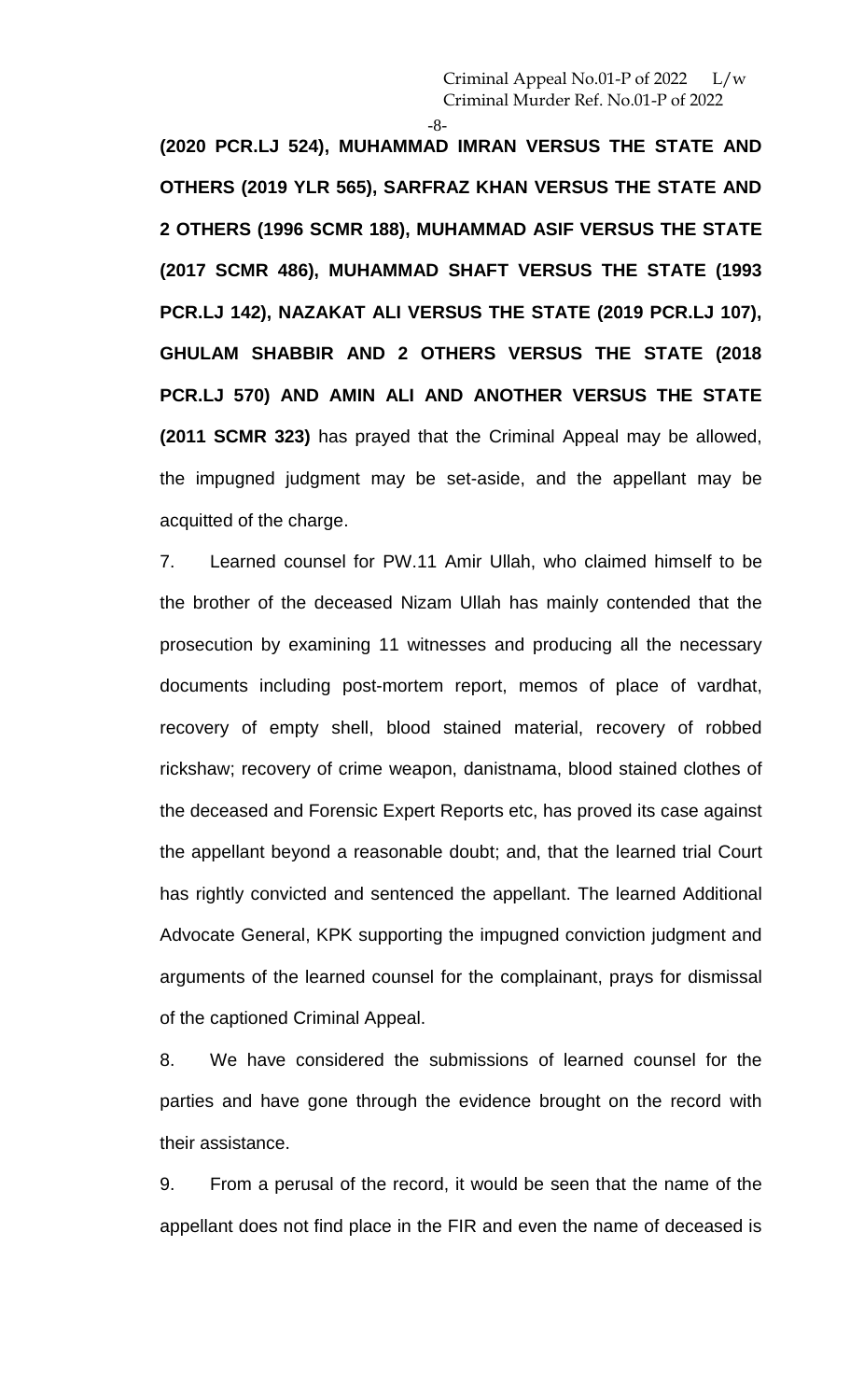-9-

no where mentioned in the FIR; per prosecution on 03.03.2018 complainant sub-Inspector Tehseen Ullah of police station Daudzai while was on gasht duty receiving information regarding availability of the dead body of an unknown person near Tariq Flour Mills on Charsadda road reached at the pointed place at 0730 hours, where he found a dead body of an unidentified male aged about 30/31 years, murdered by some unknown assailant(s) with firearm; the efforts of the local police though media for identity of the deceased yielded no fruit, hence the dead body was buried in Rahman Baba Graveyard as *amanat* on 06.03.2018 until the legal heirs of the deceased were found by Town-II Municipal authority; although the prosecution claimed that on 22.03.2018 the identity of the deceased was established for the first time as Nizam Ullah alias Lali son of Abdul Qayyum resident of Yousaf Abad District Council Colony through his two brothers, but the names of those two brothers, were not surfaced during the investigation and even during the trial. Then on 26.03.2018 i.e. after 23 days of the occurrence PW.11 Amir Ullah, claiming himself to be the brother of the deceased, appeared before the investigating officer and recorded his statement under Section 161 of The Code suspecting the murder of his brother for robbery of his rickshaw. On the following day i.e. 27.03.2018 he recorded his statement under Section 164 of The Code before the learned Judicial Magistrate-IX Peshawar mainly stating therein that he remained in search of his missing brother Nizam Ullah and after strenuous efforts he came to know that his brother Nizam Ullah was murdered by appellant Ghazi Gul and that Ihsan Ullah son of Yaseen had also informed him that appellant Ghazi Gul has committed murder of Nizam Ullah near Tariq Flour Mills on Charsadda road; then PW.6 Ihsan Ullah, first time appeared and introducing himself to be a solitary eye witness of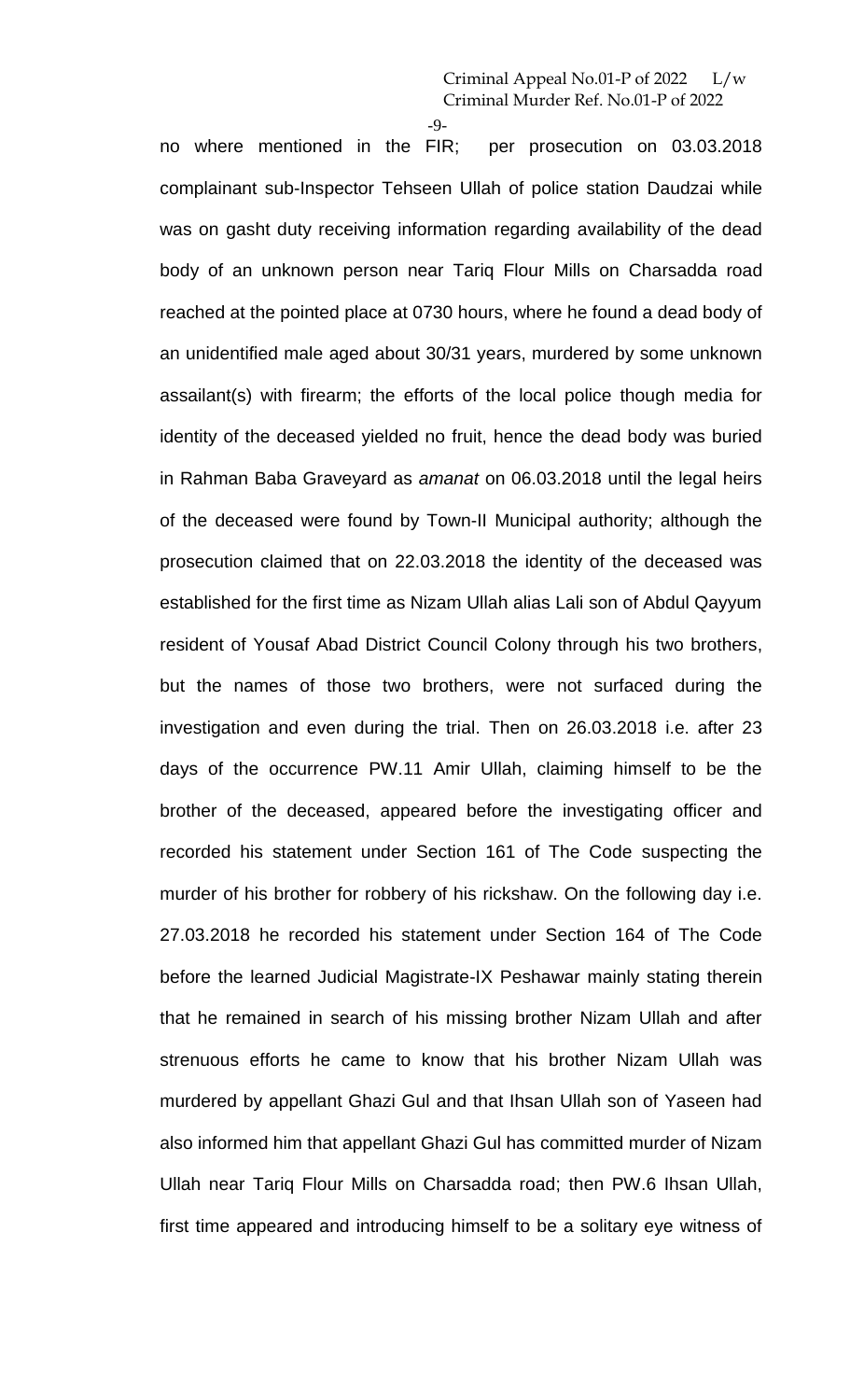$-10-$ 

the occurrence on 27.03.2018 and recorded his statement under Section 161 of The Code before the investigating officer on 27.03.2018 and his statement under Section 164 of The Code before the Judicial Magistrate-IX Peshawar on 28.03.2018 i.e. after more than 24 days of the occurrence, which per prosecution took place on or about 02.03.2018 and there is no plausible explanation for such an inordinate delay of more than 24 days in his surfacing and introducing himself as a solitary eye witness of the occurrence, which itself robs it of its credibility in view of well settled law that the credibility of the witness is looked with serious suspicion if his statement under Section 161 of The Code is recorded with delay without offering plausible explanation and there is plethora of judgments of the Superior Courts wherein it has been held that even one or two days unexplained delay in recording the statements of the eye witnesses would be fatal to the proseuction and testimony of such witnesses cannot be safely relied upon. Reliance in this context is placed on the case of *MUHAMMAD ASIF VS. THE STATE [2017 SCMR 486]*, wherein the **Hon'ble Supreme Court of Pakistan** has held that:

> *"There is a long line of authorities/precedents of this Court and the High Courts that even one or two days unexplained delay in recording the statements of eye witnesses would be fatal and testimony of such witnesses cannot be safely relied upon.*

10. Furthermore, PW.11 Amir Ullah when appeared in witness box, he purposely did not state about his remaining in search and gaining knowledge of murder of his alleged brother Nizam Ullah by appellant Ghazi Gul for the obvious reason that he had not disclosed the source of his gaining such knowledge and instead he stated that **"it was told in police station by one Ihsan Ullah son of Yaseen** (the accused) **that your brother along with his taxi rickshaw was hired for Sardaryab by one**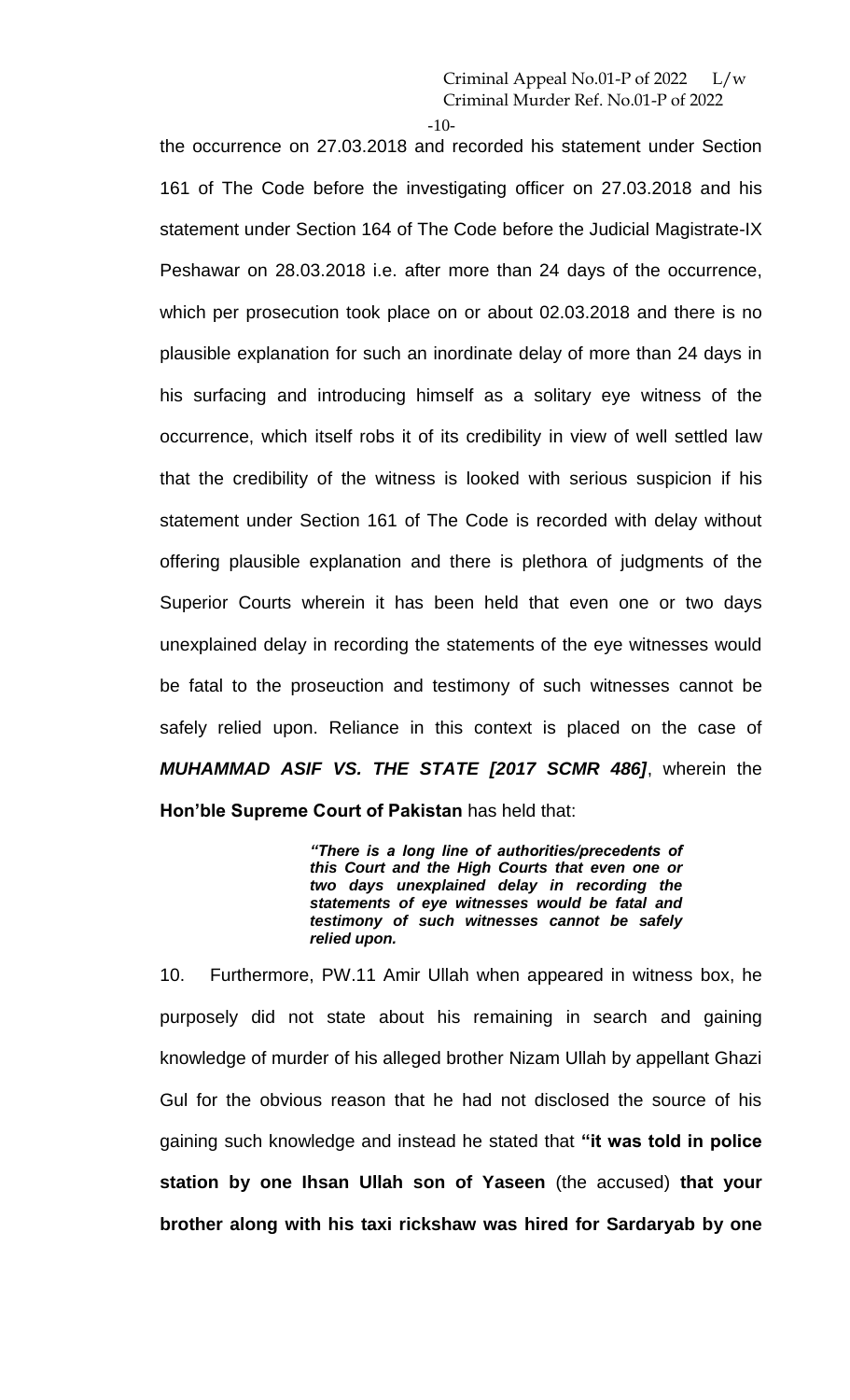-11-

**Ghazi Gul** (accused facing trial) **and on return from Sardaryab he murdered the rickshaw driver namely Nizam Ullah near the Tariq Flour Mills on G.T Road towards Peshawar and snatched the rickshaw from the deceased; the entire story told me by Ihsan Ullah in police Station Daudzai"** which runs counter to the prosecution case as per prosecution PW.6 Ihsan Ullah first time appeared before the investigating officer on 27.03.2018 i.e. one day after the appearance of PW Amir Ullah at police station and did not state about his telling the story regarding the incident to PW.11 Amir Ullah and instead he stated that **"I kept mum for a few days whereafter I told the whole story to my father who searched for LRs of the deceased and informed them";** none among the police official witnesses has stated about meeting of PW.11 Amir Ullah with PW.6 Ihsan Ullah at police station and the latter's telling story of the incident to the former; PW.6 Ihsan Ullah attempting to improve the prosecution case, has stated that **"I did not disclose about the occurrence for so many days as I was ill**, and when he was confronted to his statement under Section 164 of The Code he has stated that **"I did not mention the stated reason for the delay before the magistrate while recording my statement under Section 164 Cr.P.C";** even, otherwise he has not produced any prescription and/or even a laboratory report etc, which could show that he was ill during that relevant period; according to PW.6 Ihsan Ullah the registration Number of the subject rickshaw was 5347 and that they all three including the rickshaw driver (the deceased), accused Ghazi Gul and he himself ate kabab and Fish at fishing hut located in Sardaryab, stating further that **"while we were eating our dinner the deceased had told the accused facing trial that he belong to village Charkha khel; village Charkha khel is at the far end of Nothia; I did not go to village**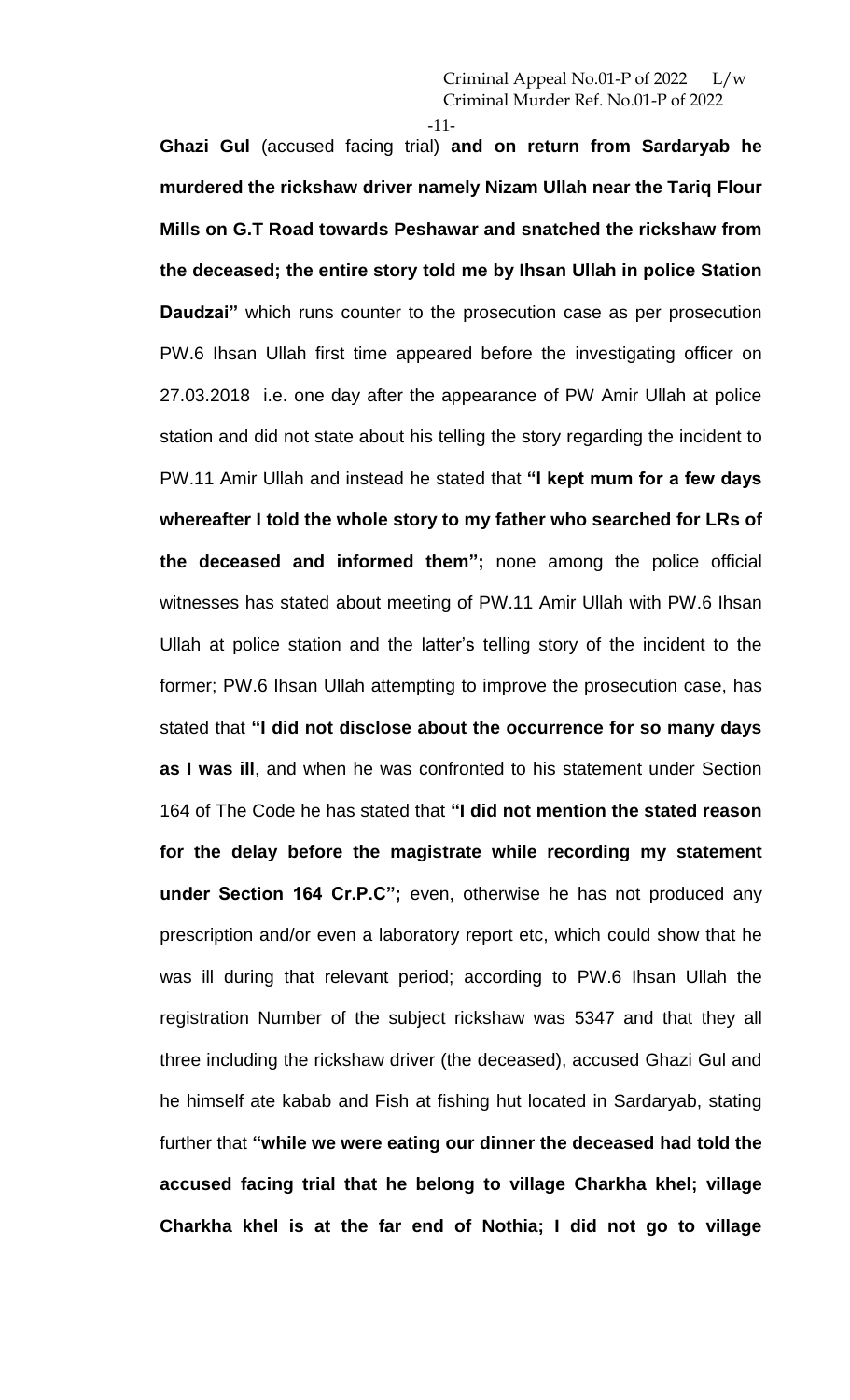$-12-$ 

**Charkha khel in search of LRs of the deceased"** and has admitted that **"it is correct that I have not mentioned the name of the deceased in my statement under Section 164 Cr.P.C; I did not mention the features of the deceased before the police as to whether the deceased was bearded or not; it is correct that I have not mentioned the specific time of our departure from Nothia; I have not mentioned the residence of the deceased in my statements; it is correct that I have not mentioned the registration Number and colour** (of rickshaw) **in my statement under Section 164 Cr.P.C; I had not noticed the color or registration of the rickshaw, however after the accused shot the deceased I noticed the registration Number which was 5347",** but according to the prosecution the subject rickshaw was unregistered and its registration Number was applied for, as was deposed by PW investigating officer Sub-Inspector Muhammad Jan and PW constable Maqsood Ali, the alleged marginal witness of the recovery of rickshaw and even PW.11 Amir Ullah in his evidence has stated that **"I do not remember that from whom the rickshaw was purchased by my brother rather it was new and unregistered rickshaw"**. However, photocopy of Authority/Registration Letter produced at Ex.PW.7/10 would reveal that the rickshaw stood in the name of one Ajmal, who was neither cited as witness nor was examined during the investigation or during the trial; PW.11 Amir Ullah has stated that **"we are four brothers including the deceased residing in the same house while two other brothers resided separately; I am residing at Yousaf Abad at Dilazak road while the said PW Ihsan Ullah is residing in Nothia"** PW.6 Ihsan Ullah has stated that **"Ghazi Gul, the accused facing trial was good friend of mine; on 2nd of March 2018, the accused Ghazi Gul called and asked me to accompany him to**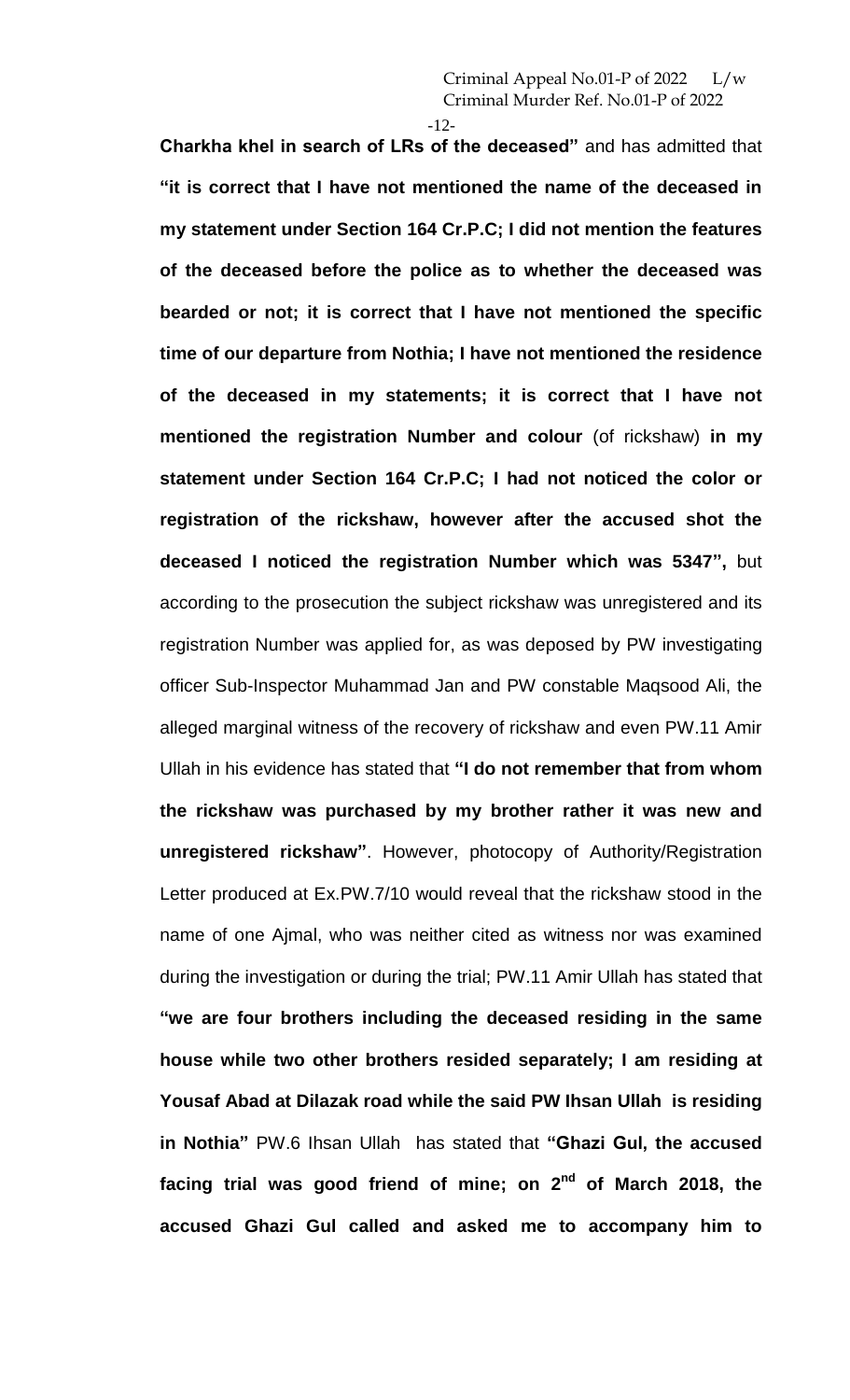-13-

**Sardaryab for gathering"**, but in cross examination he has stated that **"I cannot say whether the accused facing trial is elder or younger than me; I cannot tell the name of the father of the accused",** he claimed himself to be an army personnel as a contract employee with the 102 brigade of the Army as a loader and to be educated person, having cleared Inter examination and is a student of third year from Allama Iqbal Open University, but he taking shelter of his memory has avoided to give proper replies of the several material questions by stating that **"I cannot say as to how long we remained at the fishing hut; I cannot say as to how much fish we had ordered at the fishing hut; I cannot say how much fare was fixed with the rickshaw; I do not remember the exact date when my statement was recorded; I do not remember if the deceased was wearing what type of clothes; I cannot tell the exact time consumed while returning from Nowshera; I cannot say as to how many fires were shot by the accused; I cannot also identify the make type and bore of pistol in question; I cannot say about the distance between Nothia and Sardaryab; I cannot say as to whether the deceased was wearing shoes or chappal";** and he went on to depose that **"I was taken to the spot by the local police, however, site plan was not prepared on my pointation",** while investigating officer sub-Inspector Muhammad Jan and other police official PWs did not state about PW Ihsan Ullah's taking to the spot and his pointing the place of incident to the police; PW.11 Amir Ullah has also made admissions adverse to the prosecution by stating that **"the clothes of the deceased and his photographs were shown to me by the police of police station Daudzai and accordingly we identified that it was my real brother namely Nizam Ullah because we knew his clothes and photographs; it is correct that I have not mentioned in my**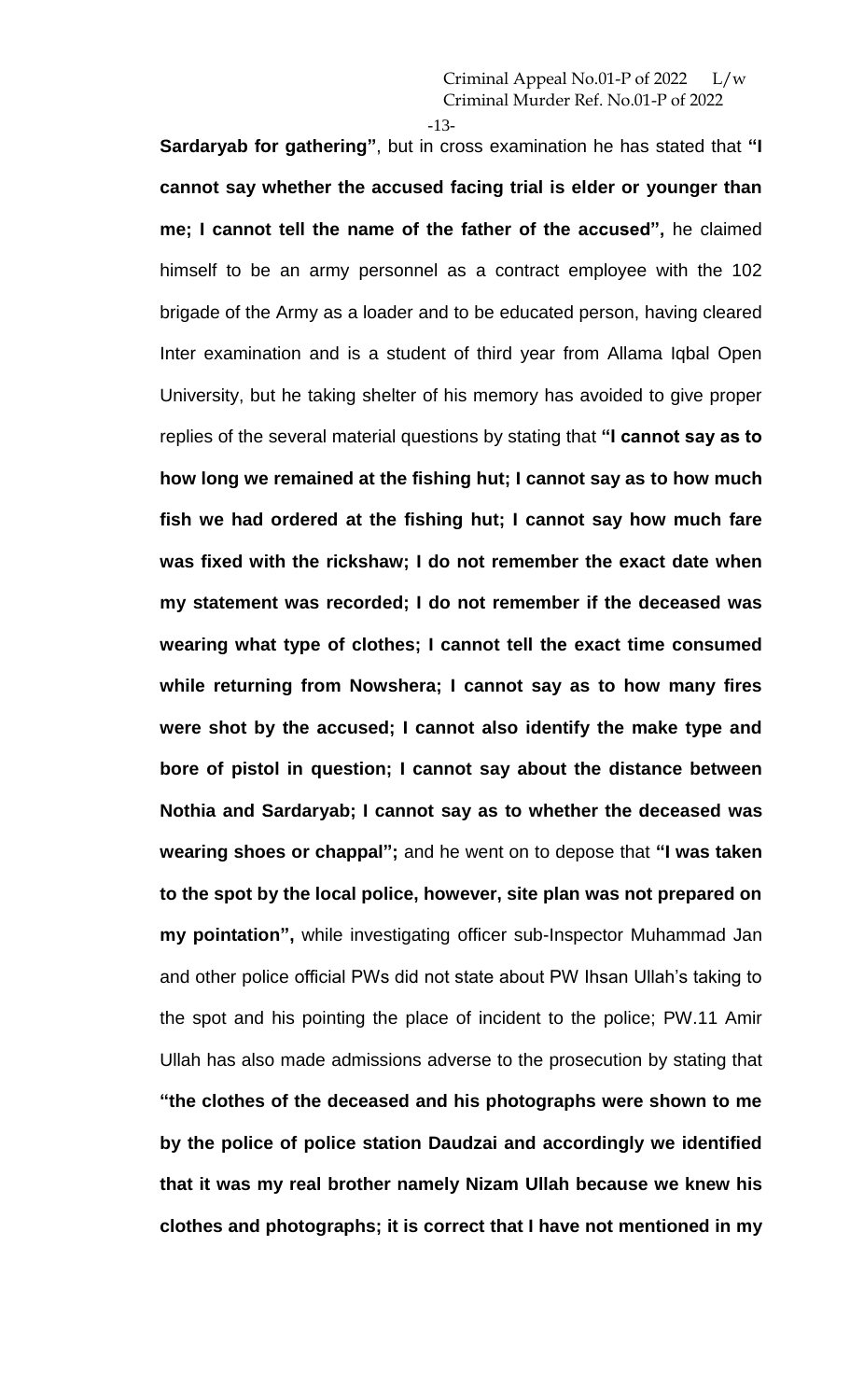$-14-$ 

**statement under Section 164 Cr.P.C that my real brother was identified from photographs and his clothes; my deceased brother had left the house on 02.03.2018 and we came to know about him after around 22/23 days**; **we had lodged the report regarding missing of my deceased brother in police station Paharipura; it is correct that I did not mention this fact regarding lodging report to the police in my statement in chief or in my statement under Section 164 Cr.P.C; it is correct that I charged the accused facing trial on the statement of one Ihsan Ullah; it is correct that nothing has been done in my presence regarding the occurrence on the crime spot; I do not know whether PW Ihsan Ullah had dispute over a rickshaw sale/transaction with the accused Ghazi Gul facing trial and for that very reason Ihsan Ullah deposed as PW against him".** But admittedly the alleged report regarding missing of Nizam Ullah allegedly lodged at police station Paharipura by PW.11 Amir Ullah etc was neither produced during the investigation nor was it produced in evidence.

11. It is pertinent to mention here that one empty of 30 bore pistol shown to have been secured from the place of incident on 04.03.2018 was sent to the ballistic expert on 16.03.2018 i.e. with delay of more than 12 days without proper explanation thereof and as to who had delivered it in the forensic science laboratory is no where mentioned in the FSL report Ex.PW.7/24 even any roznamcha entry in this regard was neither shown kept at the police station nor was produced in evidence, while in cross examination PW.7 investigating officer has stated that **"on the same day i.e. 03.03.2018 I recovered empty and handed over to the moharrar concerned who sent the same onward to the FSL; I do not know that when the moharrar has sent the same parcel to the FSL".** The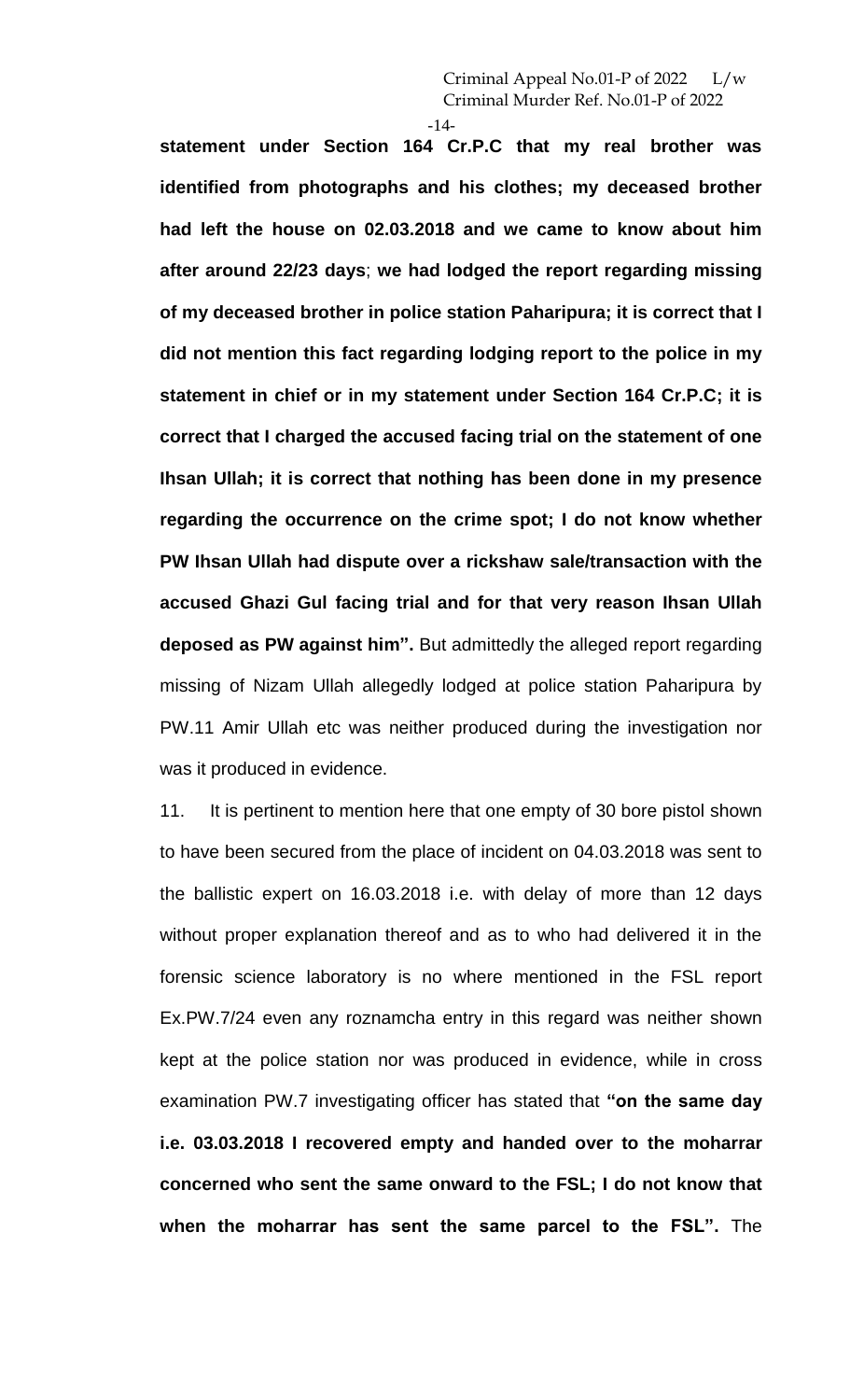-15-

appellant was arrested on 28.03.2018 and 30 bore pistol was allegedly secured from the house of appellant on his pointation on 29.03.2018 vide memo Ex.PW.2/3, but the FSL report Ex.PW.7/29 reveals that one 30 bore pistol and one 30 bore crime empty were received together in the office of FSL on 10.05.2018 and there is no explanation for such an inordinate delay of more than 40 days in sending the pistol and crime empty to the ballistic expert and as to who had delivered the alleged weapon and empty shell in the office of FSL is no where either mentioned in the FSL report Ex.PW.7/29 or even disclosed during the trial and it is also not known as to when the empty shell which was allegedly earlier sent to ballistic expert vide FSL report Ex.PW.7/24 was returned to the I.O and by whom, has also not been disclosed anywhere by the prosecution and even roznamcha entry in this regard was neither shown kept at the police station nor was produced in evidence. And thus, the safe custody and safe transmission of the empty shell allegedly secured from the place of incident and the alleged crime weapon namely 30 bore pistol allegedly secured on the pointation of appellant, has not been established by the prosecution by producing any sort of documentary evidence and/or by examining any person in this regard, and as such no reliance can be placed on the FSL reports Ex.PW.7/24 and Ex.PW.7/29; moreover, PW.2 Syed Sardar Ali sub-Inspector SHO PS Daudzai, who allegedly secured 30 bore pistol from the store of the house of appellant on his pointation has admitted that **"it is correct I have not sent the recovered pistol to the FSL rather I have handed over it to the I.O and the same was sent by him to the FSL; it is correct that we entered our arrival and departure in roznamcha; The specific entry regarding departure for the recovery of pistol has not been mentioned";** while PW.7 sub-Inspector Muhammad Jan, who is also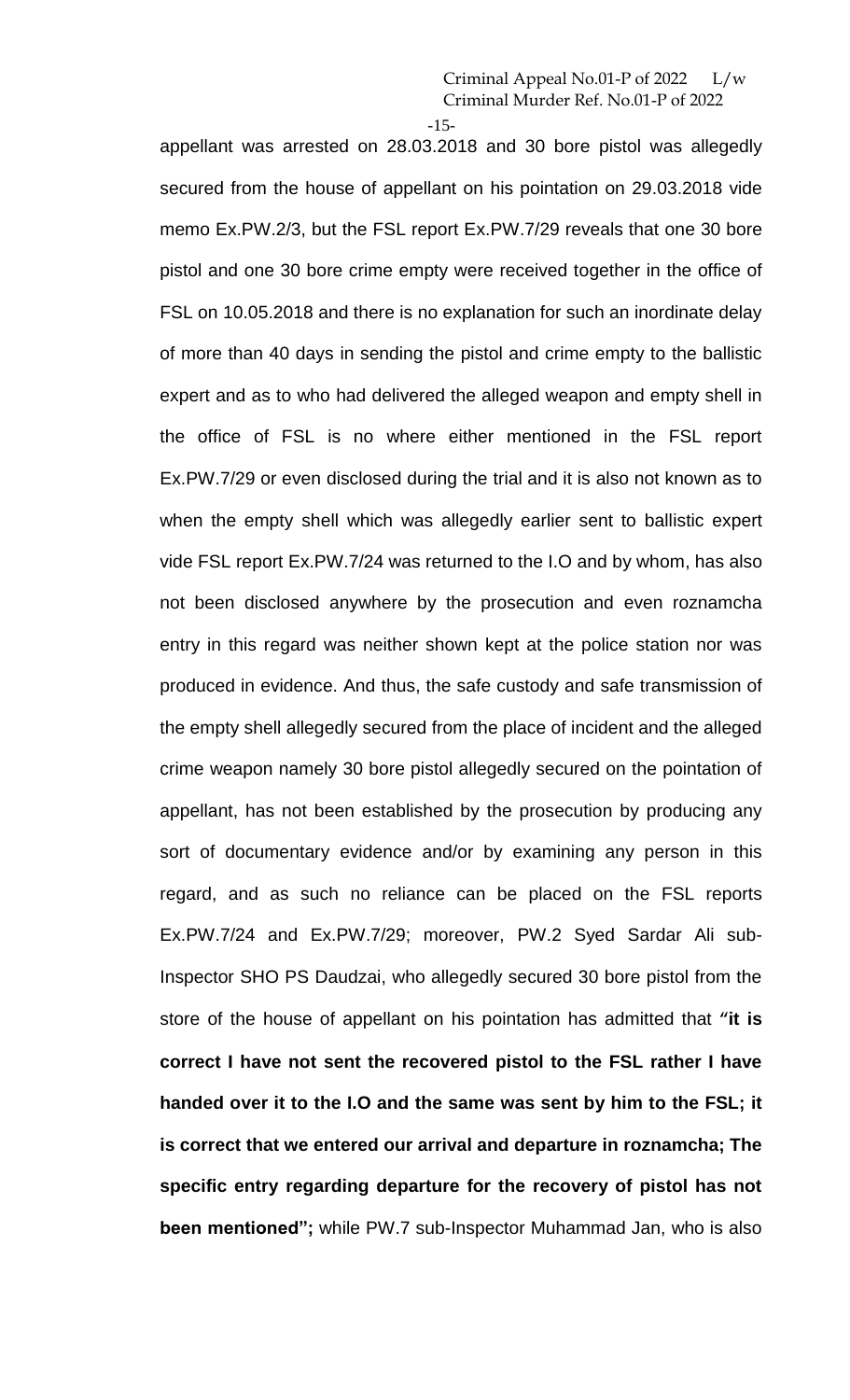-16-

investigating officer, was shown to have acted as a marginal witness to the alleged recovery of pistol from the house of the appellant on 29.03.2018 vide Ex.PW.2/3, has not stated about handing over the pistol by PW.2 SHO Syed Sardar Ali Shah to him and he also did not state about making departure and arrival entries for the purpose of recovery of alleged crime weapon at the police station Daudzai, which needless to say, were essential for the purpose of establishing movements of the police party for the purpose of recovery of the crime weapon from the alleged house of appellant, which is not even stated to be in exclusive possession of the appellant; and to a question **P**W.7 mashir SI Muhammad Jan (I.O) has stated that **"I cannot say how many rooms are exist in the house of the accused";** furthermore, neither any independent person from the locality was associated with the alleged recovery proceedings nor was any effort made to do so by the police party and as such the alleged recovery of the pistol on the pointation of the appellant is also not free from doubt.

12. Record reflects that PW.1 Dr. Farman Ullah, MO KMC, Peshawar, who conducted postmortem of the dead body of the deceased (unknown deceased) on 03.03.2018 at 10:30 a.m. found that stomach & its contents, small intestines & their contents and large intestines & their contents empty, as is revealed from the postmortem report Ex.PM, and whereas according to PW.6 Ihsan Ullah they all three viz, driver of the rickshaw (the deceased) accused Ghazi Gul and he himself had meals i.e. fish, kabab etc in the aforementioned restaurant (fishing hut) and after taking meals while they were returning through Charsadda road and reached at the place of vardhat near Tariq Flour Mills, rickshaw driver receiving firearm injury at the hands of appellant Ghazi Gul died instantaneously. In such view of the matter, the medical evidence is in conflict with the ocular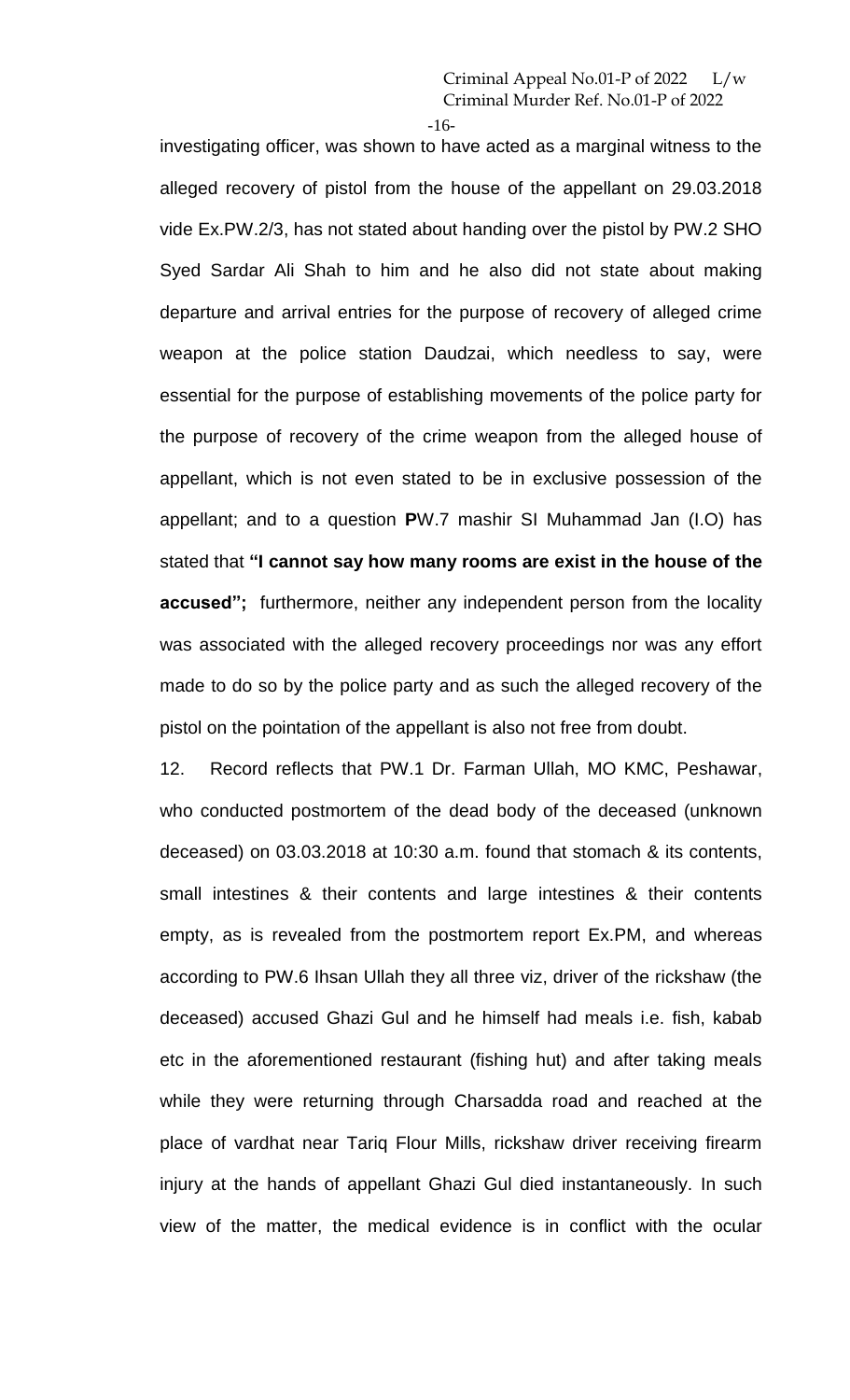-17-

account of the prosecution rested solely on purported solitary eye witness PW.6 Ihsan Ullah.

13. Record further reveals that the letter relating verification of finger prints Ex.PW.7/26 was written to the Chairman NADRA Islamabad on 24.04.2018 seeking verification of finger prints of the deceaed although the incident was shown to have taken place on 03.03.2018, and challan was already submitted in the Court; it is also strange enough that the finger prints form, containing some finger impressions Ex.PW.7/27 was shown to have been prepared on 03.02.2018 as is evident from the top of that form Ex.PW.7/27, which is not in consonance with the date of the incident rather it shows that it was prepared in haphazard manner in antedate. Paper relating to personal information Ex.PW.7/28 produced by investigating officer is unsigned and is also not printed on letter head, having no NADRA's monogram, which is on simple paper and even its covering letter if any was not produced in evidence. And as such, the said simple paper Ex.PW.7/28 can hardly be termed to be a piece of evidence relating to the identity of the deceased, who was buried unidentified and after his burial his dead body was never exhumed and no valid proof relating to the identity of the deceased to be the brother of complainant Amir Ullah has been produced by the prosecution, and hence, the identity of the deceased to be Nizam Ullah as claimed by PW.11 Amir Ullah, having not been proved, is also doubtful.

14. The aforementioned infirmities, material & glaring contradictions, admissions adverse to the prosecution case, dishonest & deliberate improvements to strengthen the prosecution case made during the trial in the statements by the PWs qua the contents of their statements under Sections 161 and 164 of The Code, rendered the credibility of the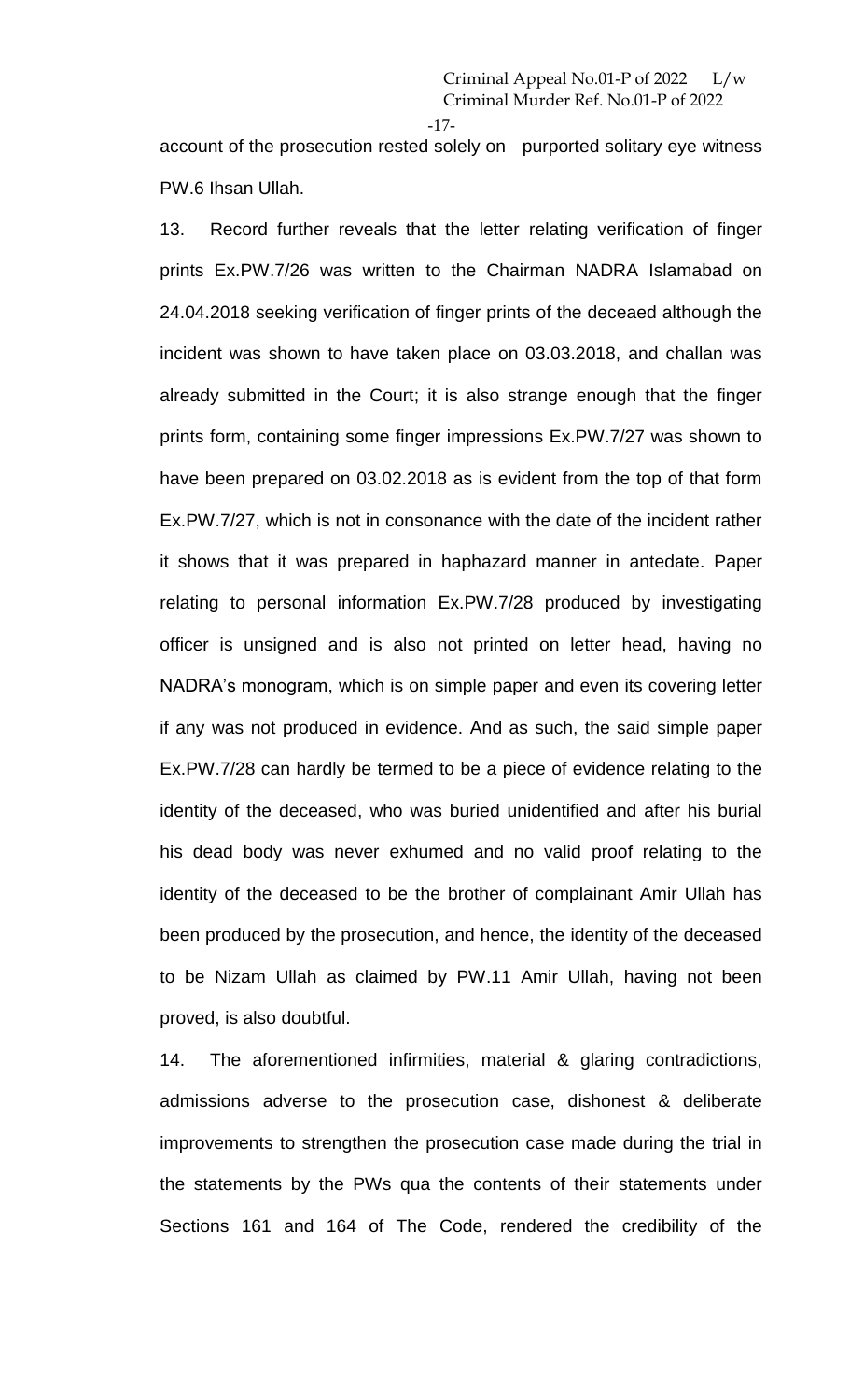-18-

prosecution witnesses doubtful and their evidence unreliable; no explicit reliance can be placed upon their evidence and the entire case of the prosecution is shrouded in mystery. Reliance in this context is placed on the case of *AKHTAR ALI and others V. The State (2008 SCMR 6)*, wherein the Hon'ble Supreme Court of Pakistan has held that:-

> *"It is also a settled maxim when a witness improves his version to strengthen the prosecution case, his improved statement subsequently made cannot be relied upon as the witness had improved his statement dishonestly, therefore, his credibility becomes doubtful on the well known principle of criminal jurisprudence that improvements once found deliberate and dishonest cast serious doubt on the veracity of such witness. See Hadi Bakhsh's case PLD 1963 Kar. 805."*

*In case of MUHAMMAD MANSHA Vs. The STATE [2018 SCMR 772],* 

*the Hon'ble Supreme Court of Pakistan has held that:* 

*Once the Court comes to the conclusion that the eyewitnesses had made dishonest improvements in their statements then it is not safe to place reliance on their statements. It is also settled by this Court that when ever a witness made dishonest improvement in his version in order to bring his case in line with the medical evidence or in order to strengthen the prosecution case then his testimony is not worthy of credence. The witnesses in this case have also made dishonest improvement in order to bring the case in line with the medical evidence (as observed by the learned High Court), in that eventuality conviction was not sustainable on the testimony of the said witnesses. Reliance, in this behalf can be made upon the cases of Sardar Bibi and another v. Munir Ahmad and others (2017 SCMR 344), Amir Zaman v. Mahboob and others (1985 SCMR 685), Akhtar Ali and others v. The State (2008 SCMR 6), Khalid Javed and another v. The State (2003 SCMR 1419), Mohammad Shafiqe Ahmad v. The State (PLD 1981 SC 472), Syed Saeed Mohammad Shah and another v. The State (1993 SCMR 550) and Mohammad Saleem v. Mohammad Azam (2011 SCMR 474).*

In the case of *MUHAMMAD ILYAS V. THE STATE (1997 SCMR 25),* the

Hon'ble Supreme Court of Pakistan has held that:-

*"It is well-settled principle of law that where evidence creates doubt about the truthfulness of prosecution story, benefit of such a doubt had to be given to the accused without any reservation. In the result, there is no alternative but to acquit the appellant by giving him benefit of doubt".*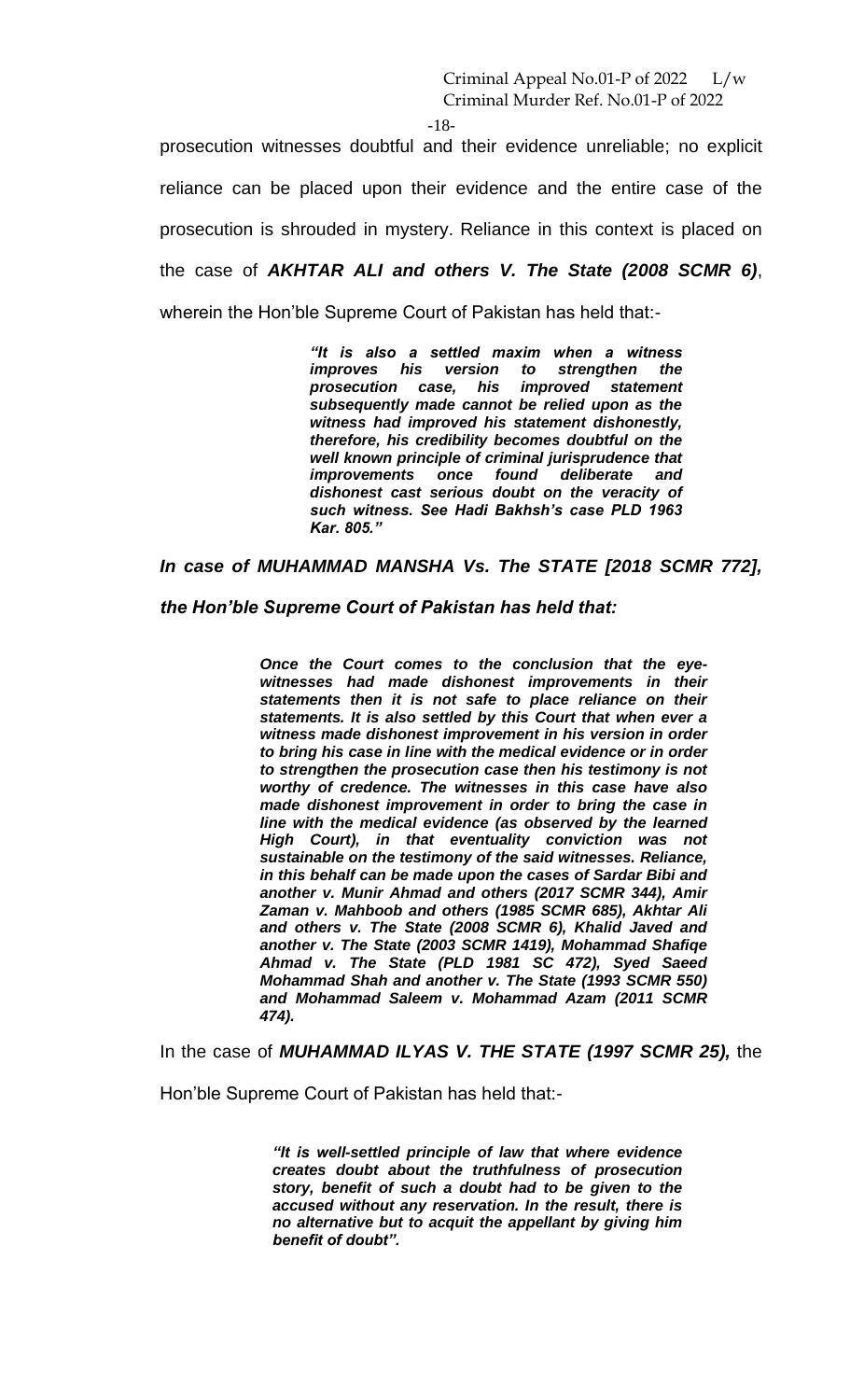-19-

15. In view of what has been stated above, it is crystal clear that there is absolutely no evidence worth consideration against the appellant to connect him with the offence alleged against him and the prosecution case is full of doubts. And, thus, the prosecution has miserably failed to prove its case against the appellant beyond a reasonable doubt, but the learned trial Court without appreciating the evidence brought on the record in its true perspective, has passed the impugned judgment dated 04.01.2022, convicting and sentencing the appellant, which suffers from mis-reading and non-reading of the evidence. it needs no reiteration that a single circumstance creating reasonable doubt in the prudent mind about the guilt of the accused, benefit thereof is to be extended to the accused not as a matter of grace or concession, but as matter of right. Reliance in this context is placed on the case of *GHULAM QADIR and 2 others V. THE STATE (2008 SCMR 1221)*, wherein the Hon'ble Supreme Court of

Pakistan has held that:-

*"16. It needs no reiteration that for the purpose of giving benefit of doubt to an accused person, more than one infirmity is not required, a single infirmity creating reasonable doubt in the mind of a reasonable and prudent mind regarding the truth of the charge-makers the whole case doubtful. Merely because the burden is on the accused to prove his innocence it does not absolve the prosecution from its duty to prove its case against the accused beyond any shadow of doubt end this duty does not change or vary in the case. A finding of guilt against an accused person cannot be based merely on the high probabilities that may be inferred from evidence in a given case. Mere conjectures and probabilities cannot take the place of proof. Muhammad Luqman v. The State PLD 1970 SC 10."*

*In the case of MUHAMMAD MANSHA* **supra***, the Hon'ble Supreme Court of Pakistan has observed that:*

> *"4. Needless to mention that while giving the benefit of doubt to an accused it is not necessary that there should be many circumstances creating doubt. If there is a circumstance which creates reasonable doubt in a prudent mind about the guilt of the accused, then the accused would be entitled to the benefit of such doubt, not as a matter of grace and concession, but as a matter of right. It is based on the maxim, "it is better that ten guilty persons be acquitted rather than one innocent person be convicted". Reliance in this behalf can be made upon the cases of Tariq Pervez v. The State*